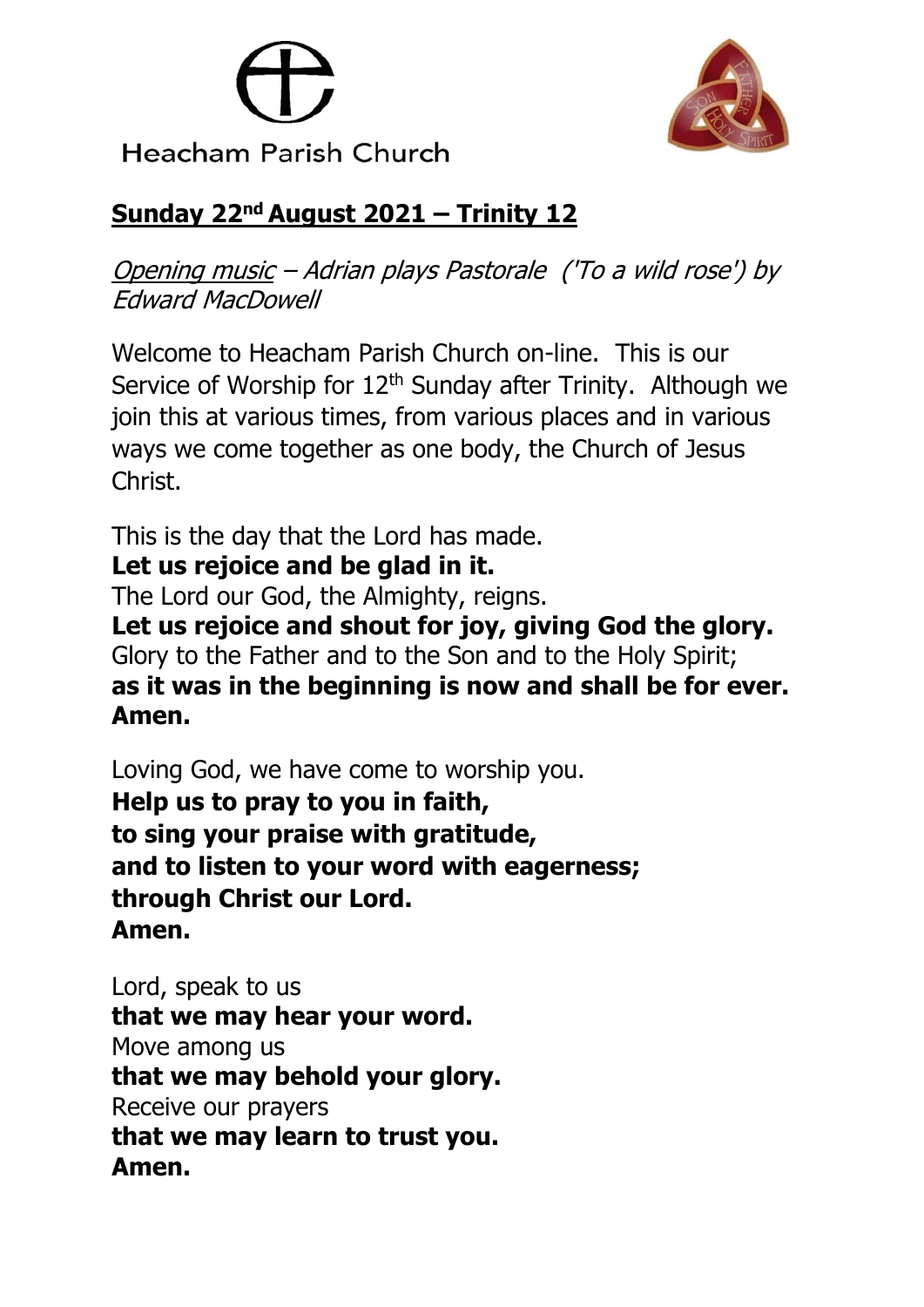Song: **God forgave my sin** Played and sung by Rosie & Colin

God forgave my sin in Jesus' name; I've been born again in Jesus' name, and in Jesus' name I come to you to share His love as He told me to. He Said: 'Freely, freely you have received, Freely, freely give; Go in My name and because you believe, Others will know that I live.'

All power is given in Jesus' name In earth and heaven in Jesus' name; and in Jesus' name I come to you to share His power as He told me to. He said …..

#### **Prayers of penitence**

Christ calls us to share the heavenly banquet of his love with all the saints in earth and heaven. Knowing our unworthiness and sin, let us ask from him both mercy and forgiveness.

God our Father, we are sorry for the times when we have used your gifts carelessly, and acted ungratefully. Hear our prayer, and in your mercy**: forgive us and help us.** We enjoy the fruits of the harvest, but sometimes forget that you have given them to us. Father, in your mercy: **forgive us and help us.**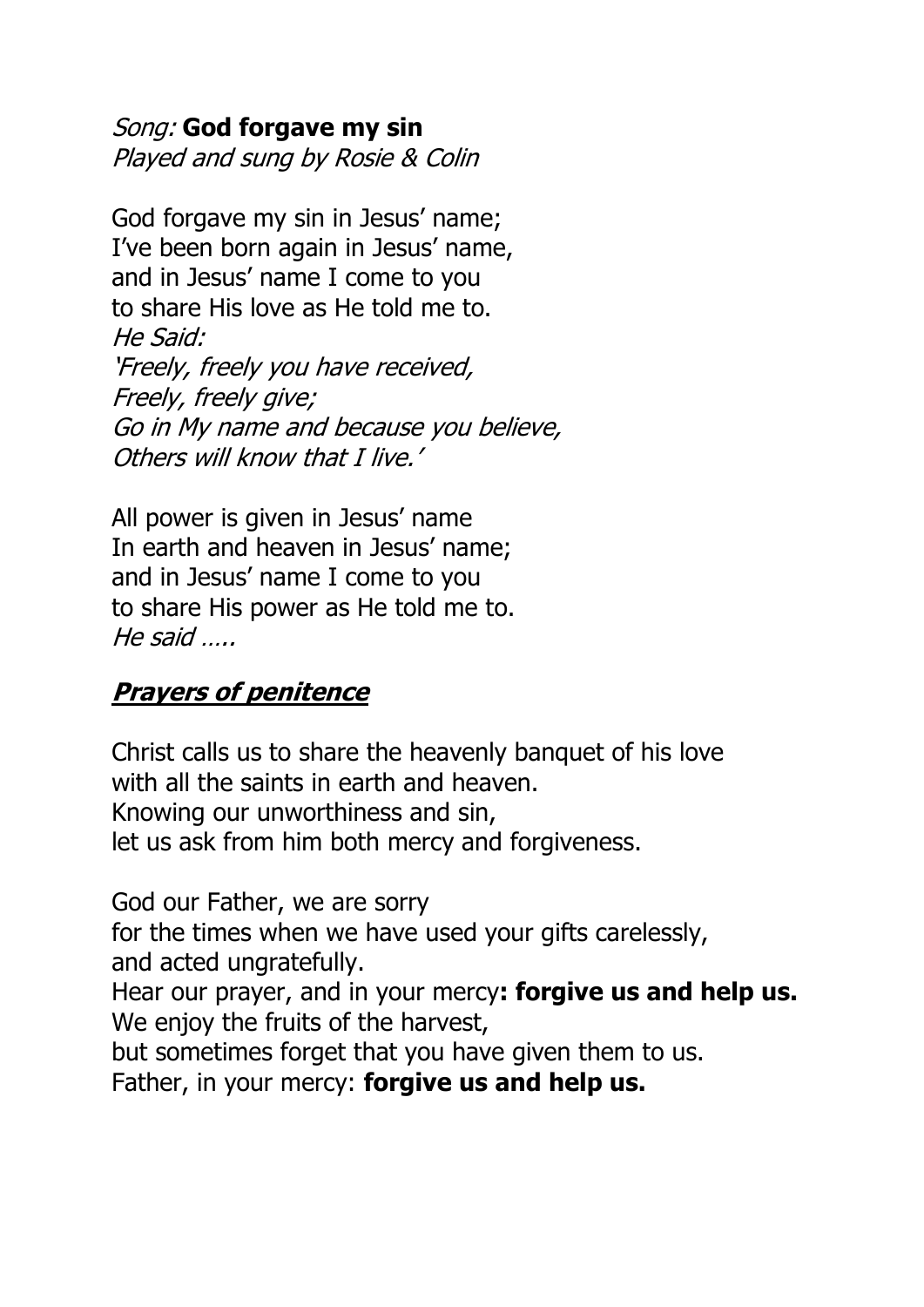We belong to a people who are full and satisfied, but ignore the cry of the hungry. Father, in your mercy: **forgive us and help us.**

We are thoughtless,

and do not care enough for the world you have made. Father, in your mercy: **forgive us and help us.**

We store up goods for ourselves alone, as if there were no God and no heaven. Father, in your mercy: **forgive us and help us.**

May God who loved the world so much that he sent his Son to be our Saviour forgive us our sins and make us holy to serve him in the world, through Jesus Christ our Lord. **Amen.**

**Bible reading** – Ephesians Ch 4: 1–16 read by Kika

**A reflection** – on these verses by Peter

Here's a little story about a rural village in an area inhabited by parrots. One day a falcon landed on a windowsill. The owner of the house caught it. The villagers had never seen a bird like this. They decided to trim back its feathers, cut its talons, and file down its beak. The aim was to make it like the birds with which they were familiar. They wanted to turn the falcon into a parrot. But they soon realised it couldn't be done.

All of us are called to be similar to each other as Christian believers. We are to exercise humility, gentleness, patience, and love, as we grow together in maturity (verse 2). We are also to "make every effort to keep the unity of the spirit through the bond of peace" (verse 3). This is vitally important in any Christian fellowship. We cannot create unity: this has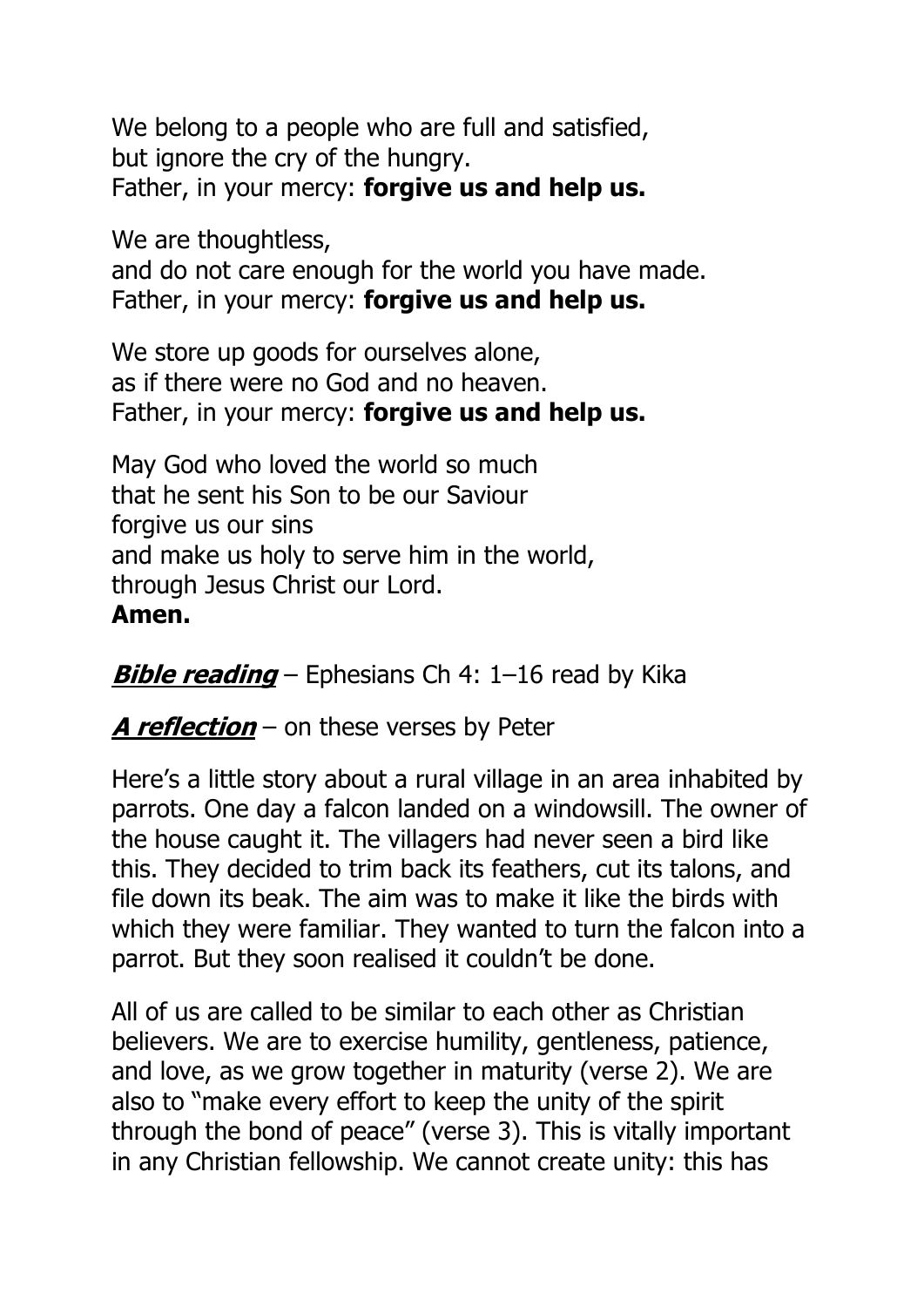already been brought about by the reconciling work of Christ on the cross, which we read about in Ephesians 2:14-22, but we have the responsibility to maintain it by exercising the virtues mentioned earlier in verse 2 of today's passage. It is sadly the case that it can easily be damaged or destroyed.

However, as we live out our faith it is important that we affirm and celebrate our differences. Our passage reminds us that we have each been given unique gifts and abilities that are to be used in God's service.

In the first part of Ephesians 4 we are given a picture of Christ's ascension, and in verse 7 Paul quotes from Psalm 68 to illustrate what this means for his church. The image is of a triumphant warrior elevated to his throne as he returns with hosts of prisoners. He receives gifts from his conquered people and then offers gifts to his followers. Paul applies this image to refer to the ascension. He tells us that after Christ's ascension and his conquering of sin and death, he gave the gift of his Holy Spirit to his followers and also distributed various ministry gifts which are essential for the growth and health of the church. We find a mention of five of these ministry gifts in verse 11: apostles, prophets, evangelists, pastors, and teachers. However, there are other lists of gifts in 1 Corinthians chapter 12 and Romans chapter 12 which indicate the wide variety of these gifts which the Holy Spirit makes available to the church in every age. Those who exercise accredited ministry in a church are responsible for preparing "God's people for works of service, so that the body of Christ may be built up.." (verse12).

Ministry is the function of all God's people and all of us are called to share in his mission to the world. Not many of us are able to exercise leadership, but we are all called to minister with the gift or gifts that we have been given, reflecting the variety of God's creation. Falcons can't be turned into Parrots,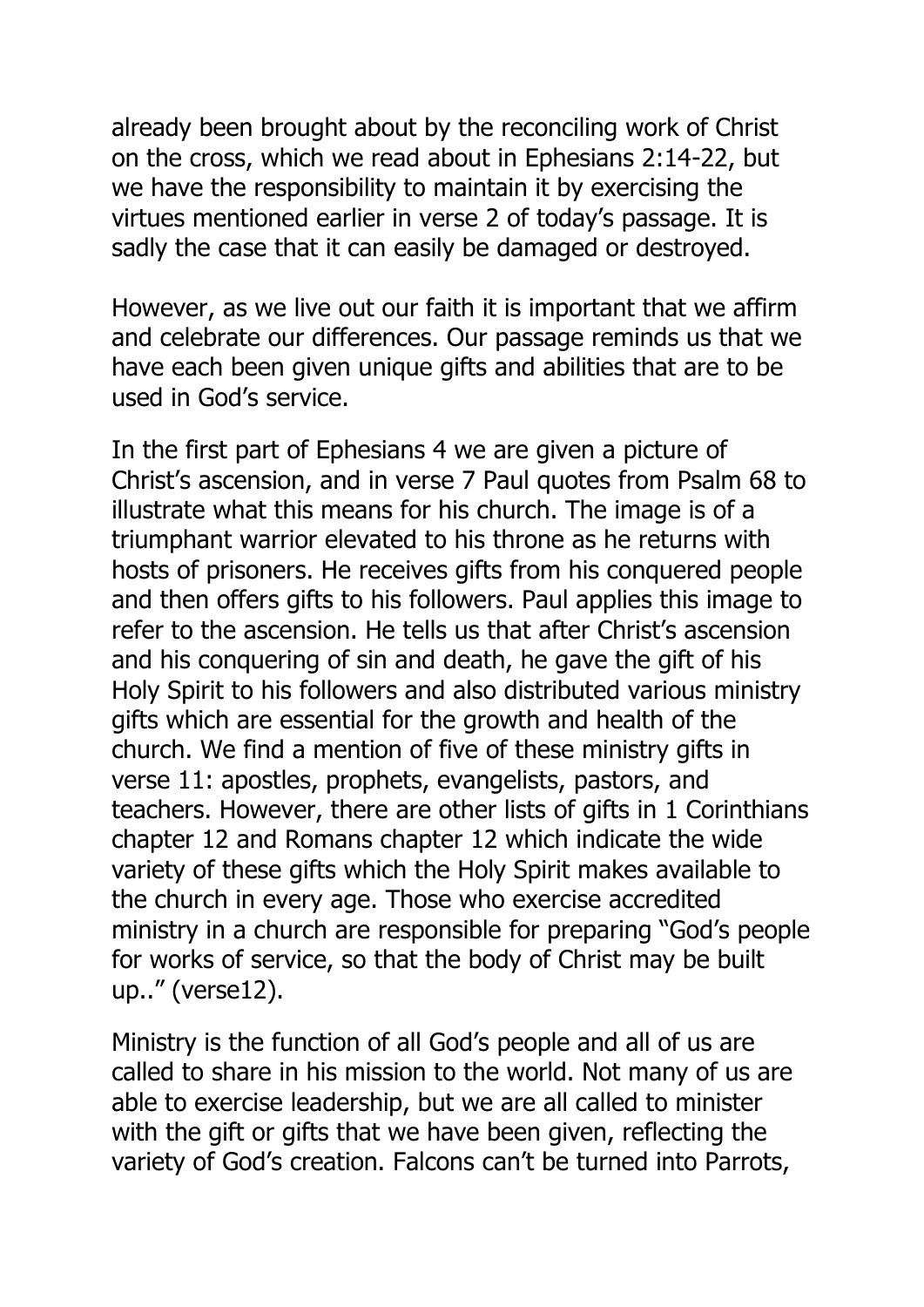for "we have different gifts according to the grace given us" (Romans 12:6). Every Christian has at least one gift and many Christians have more than one.

God's gifts have been given so that each of us may be effective in our service as his disciples. It is our responsibility to ensure we use them as well as we can, for the extension of his kingdom and the glory of his name.

# **Affirmation of faith**

Do you believe and trust in God the Father, source of all being and life, the one for whom we exist? **We believe and trust in him.**

Do you believe and trust in God the Son, who took our human nature, died for us and rose again? **We believe and trust in him.**

Do you believe and trust in God the Holy Spirit, who gives life to the people of God and makes Christ known in the world? **We believe and trust in him.**

This is the faith of the Church. **This is our faith. We believe and trust in one God, Father, Son and Holy Spirit. Amen.**

Song: **Christ is made the sure foundation.** Played and sung by Hilary and Lesley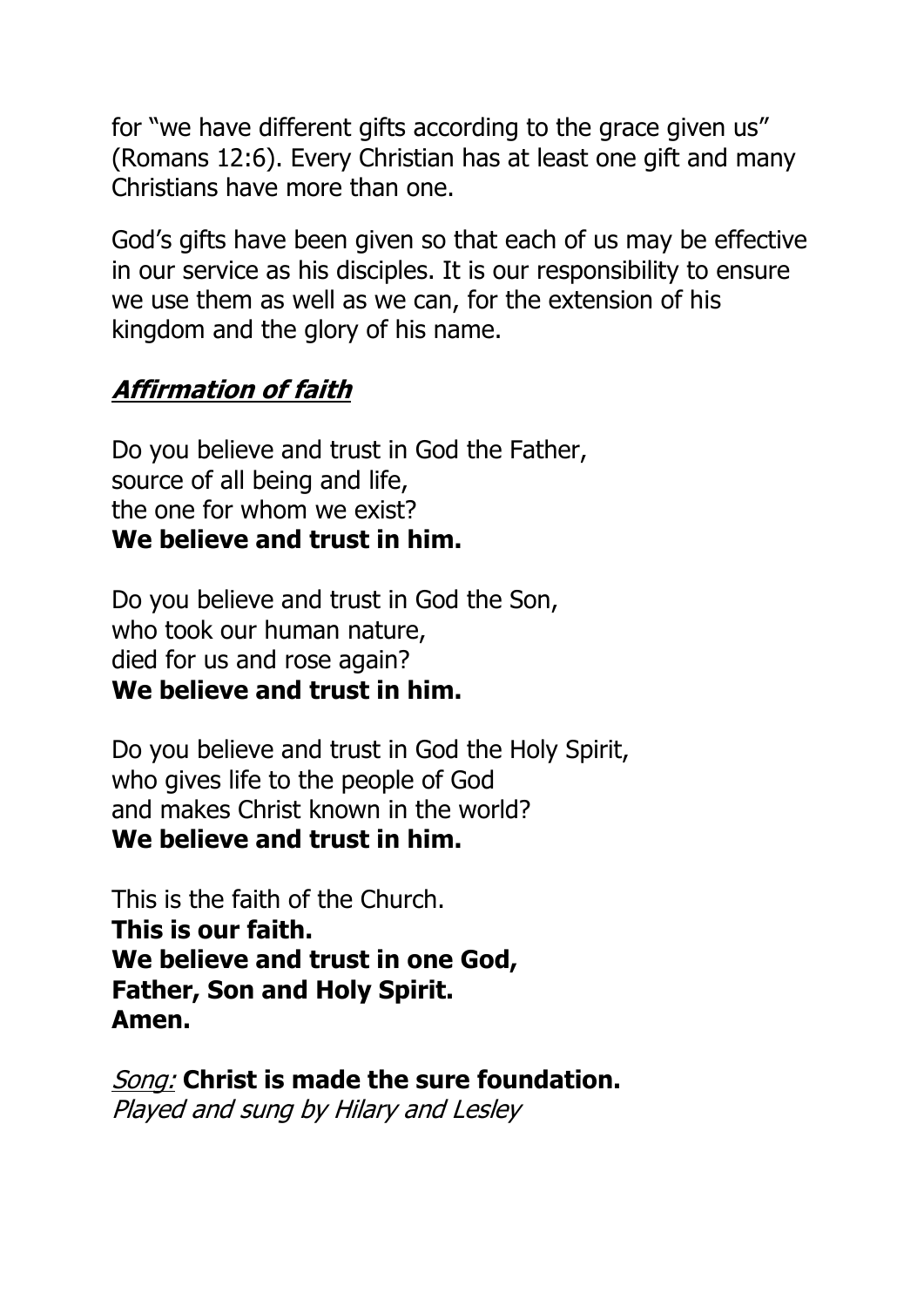Christ is made the sure foundation, Christ the head and corner-stone chosen of the Lord and precious, binding all the Church in one; holy Zion's help for ever, and her confidence alone.

All within that holy city Dearly loved of God on high, in exultant jubilation sing, in perfect harmony; God the One-in-Three adoring in glad hymns eternally.

We are living stones invoke you: Come among us, Lord, today! with Your gracious loving-kindness hear Your children as we pray; and the fulness of Your blessing in our fellowship display.

Here entrust to all Your servants what we long from You to gain – that on earth and in the heavens we one people shall remain, till united in Your glory evermore with You we reign.

Praise and honour to the Father, praise and honour to the Son, praise and honour to the Spirit, ever Three and ever One: one in power and one in glory while eternal ages run.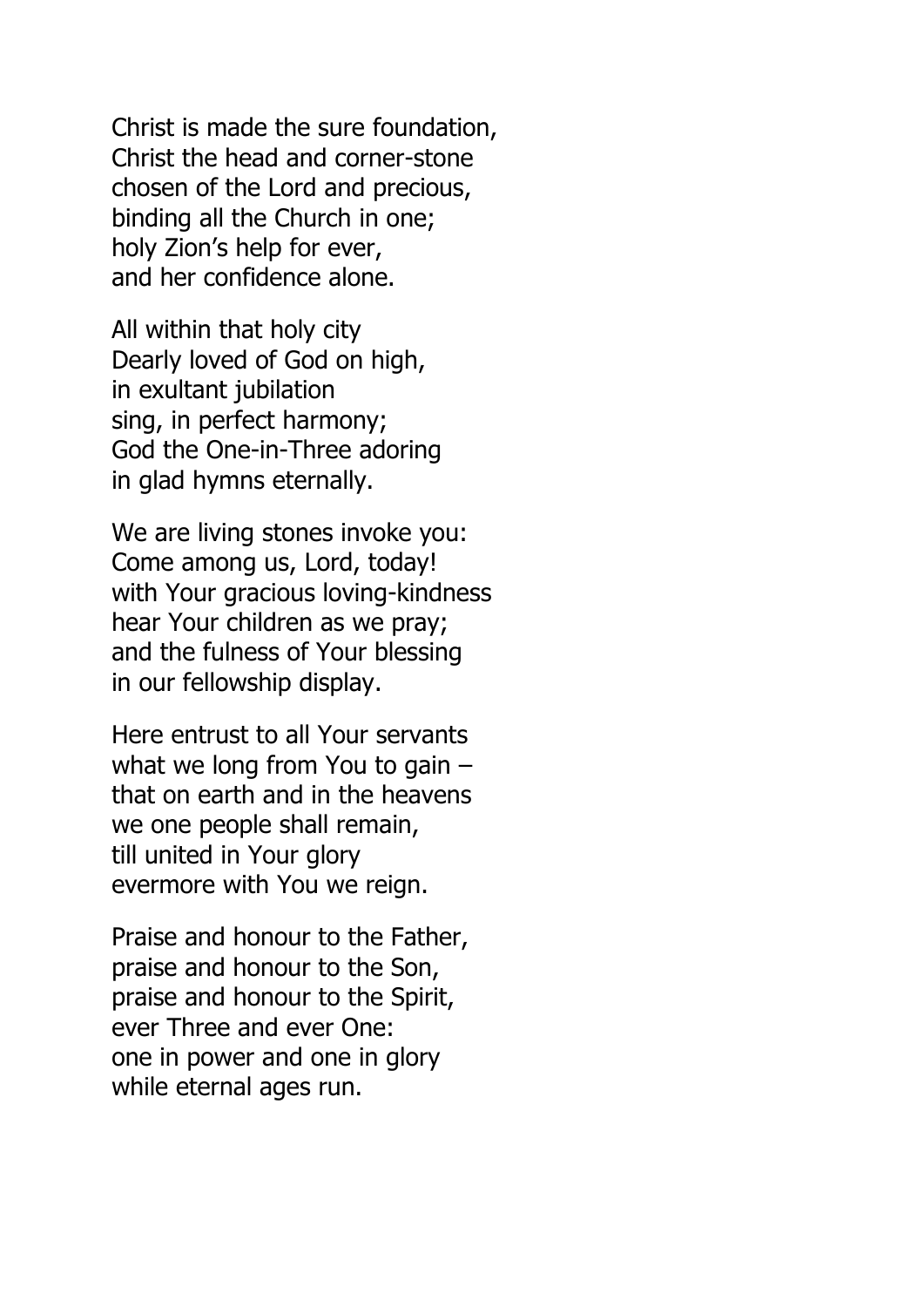# *Prayers of Intercession* – led by Sue Bird

Our loving heavenly Father may there be love in our hearts and power in our thoughts as we pray to you now. We know that you are here with us listening to what is said and unsaid, and we ask humbly for your will to be done.

### **Lord in your Mercy. Hear our prayer.**

Father God, we ask for the love it takes to bequeath to the children of the world to come, more than the failures of our own making. Give us the heart to care for the suffering of the children in Afghanistan and Iraq, Palestine and Israel, Syria and Ukraine and many other places in our world wracked by war, disease, and starvation. We give thanks for those who work alongside the helpless and the forgotten, and we ask that you protect and aid their efforts, that they may feel your guiding presence when things get tough.

### **Lord in your Mercy. Hear our prayer.**

Grant to our Queen and her Government, to members of Parliament and all in positions of responsibility, the guidance of your spirit, as well as the will it takes to make the right decisions for the good of us all. May they never lead the nation in the wrong direction through love of power and position.

## **Lord in your Mercy. Hear our prayer.**

We pray for this community, for its people in their daily life and work. We give thanks for the holiday season and the many visitors that enjoy their time here, encourage us all to be welcoming especially to those what visit our church. We pray for the families, for the young and the elderly and for all who live alone. Help us not to live our lives so fast that we forget the slow and the needy.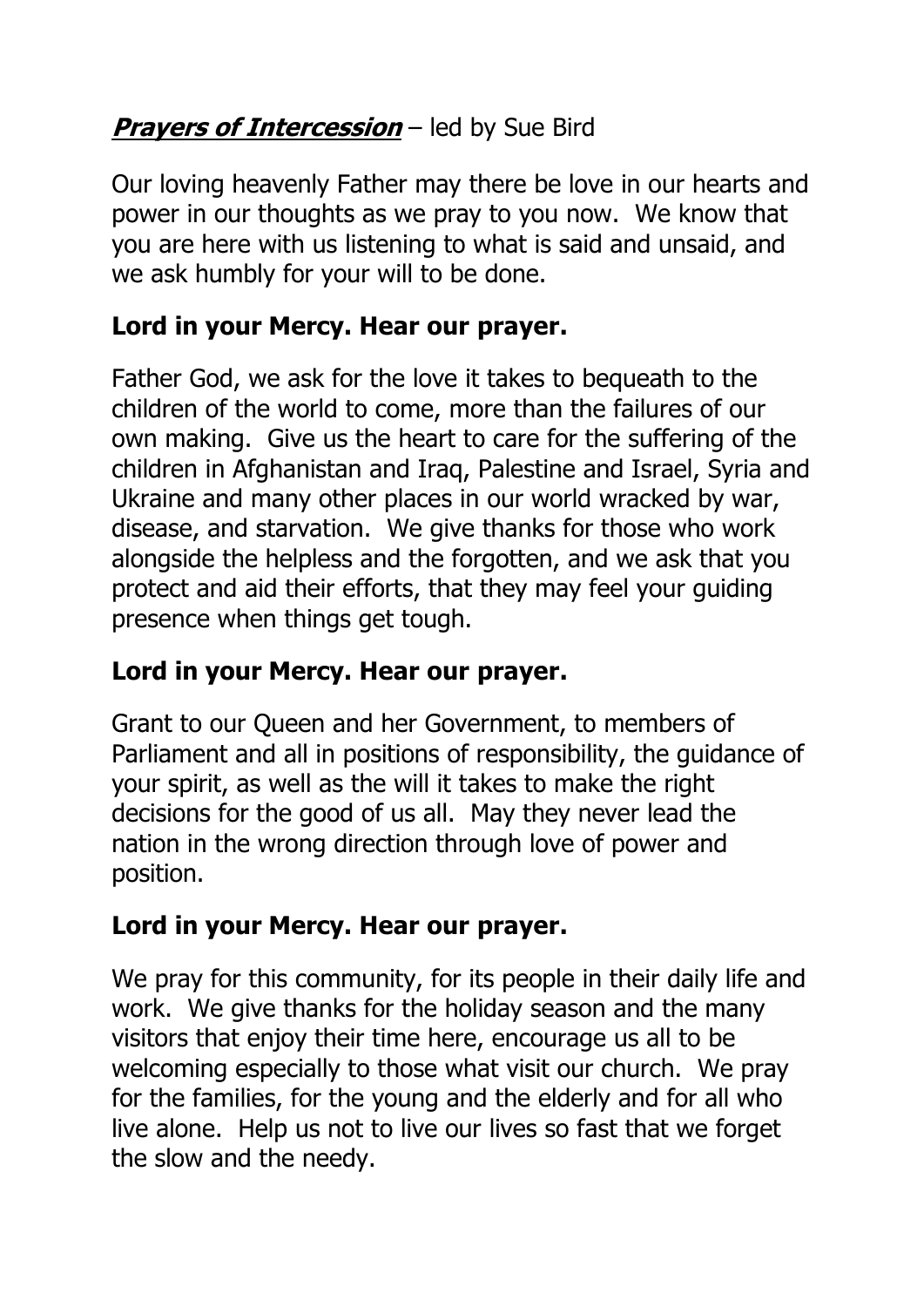### **Lord in your Mercy. Hear our prayer.**

Let us take a moment to bring before God those known to us who need his healing touch today. Lord be a loving presence to all who suffer in mind and body, that they may feel the reality that you are the light of the world for every season, which can never be overcome by darkness, and shines forever for all people. However, long our lives, we can never outrun your love. However far our journey, we are never beyond your loving care. For you are the journey and the journeys end. Watch, dear Lord with those whose day has begun with the sadness of bereavement. Comfort and sustain them and in the stillness may they know your presence.

### **Lord in your Mercy. Hear our prayer.**

Living Lord, your word has called us, summoned us to live by grace. Make us one in hope and vision as we are gathered in this place. Take our searching, take our praising, take the silence of our prayer offered up in joyful worship springing from the love we share.

Merciful Father, accept these prayers for the sake of your Son our Saviour Jesus Christ.

## **The Lord's prayer**

# **Collect for today**

God of constant mercy, who sent your Son to save us: remind us of your goodness, increase your grace within us, that our thankfulness may grow, through Jesus Christ our Lord. **Amen**